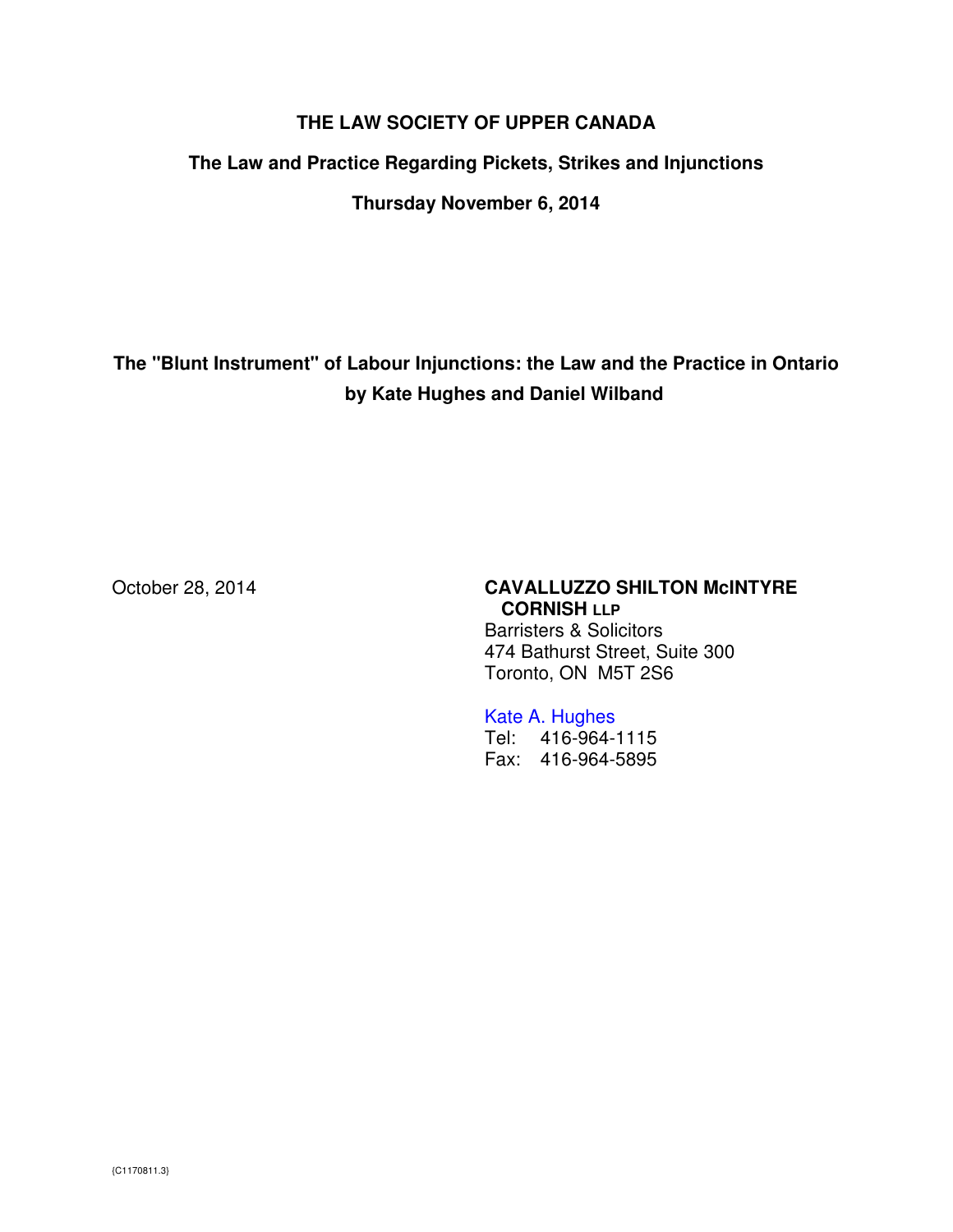# **TABLE OF CONTENTS**

| <b>PART I:</b>   |    |                                                                                                                                         |
|------------------|----|-----------------------------------------------------------------------------------------------------------------------------------------|
| <b>PART II:</b>  |    | Picketing is the "constitutionally protected activity" – how does                                                                       |
| <b>PART III:</b> |    | The Statutory Requirements: The Courts of Justice Act, R.S.O.                                                                           |
| <b>PART IV:</b>  |    | The "three fold" legal test for an injunction used by the courts  8                                                                     |
| <b>PART V:</b>   |    | Refined, or not, the moving party must meet all these parts of the                                                                      |
| А.               | 1. | How the courts apply these requirements in considering an<br>Discretionary remedy: weapon to be used sparingly9                         |
|                  | 2. |                                                                                                                                         |
|                  | 3. | Onus on the moving party to satisfy the courts that reasonable<br>efforts to obtain police assistance has not resulted in an acceptable |
|                  | 4. |                                                                                                                                         |
|                  | 5. |                                                                                                                                         |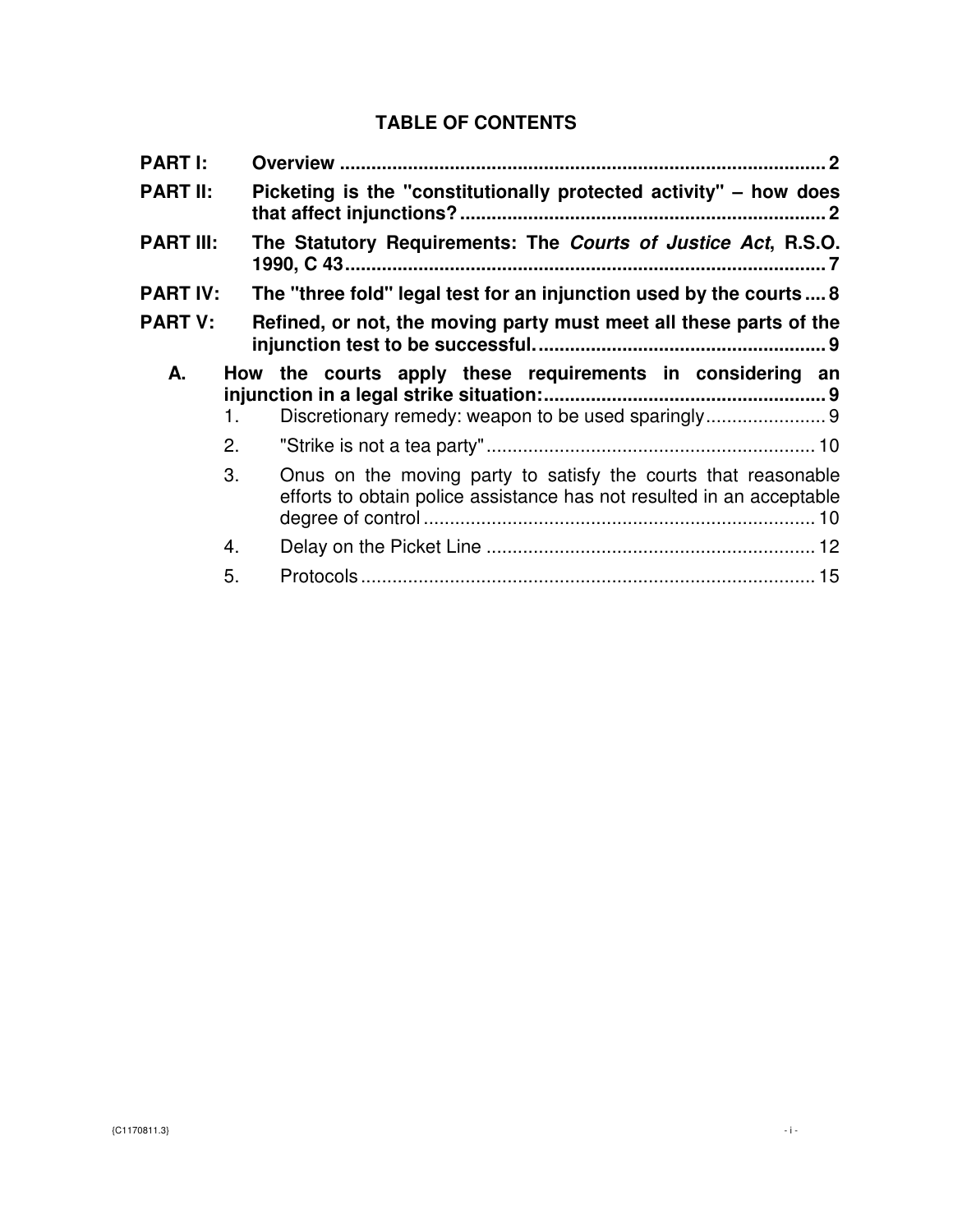# **The "Blunt Instrument" of Labour Injunctions: the Law and the Practice in Ontario by Kate Hughes and Daniel Wilband<sup>1</sup>**

#### **PART I: Overview**

Picketing is a constitutionally protected activity: the Supreme Court of Canada has repeatedly said that free expression in a labour dispute is a significant constitutionally protected right, which includes the right to strike and to participate in concerted action in the context of labour disputes.

Given this constitutional context, how do courts in practice address the applications that arise in a labour context for injunctions against picketing? In this paper, we will explore the realities and legal requirements of injunctions in Ontario in the labour context. We will address:

- A. Picketing as a "constitutionally protected activity" how does that affect injunctions?
- B. The statutory provisions, namely the Courts of Justice Act;
- C. The "three fold" legal test for an injunction used by the courts; and
- D. how the courts apply these requirements in considering an injunction in a legal strike situation.

#### **PART II: Picketing is the "constitutionally protected activity" – how does that affect injunctions?**

 The Supreme Court has underscored the importance of peaceful picketing as a fundamental exercise of employees' Charter-protected freedom of expression: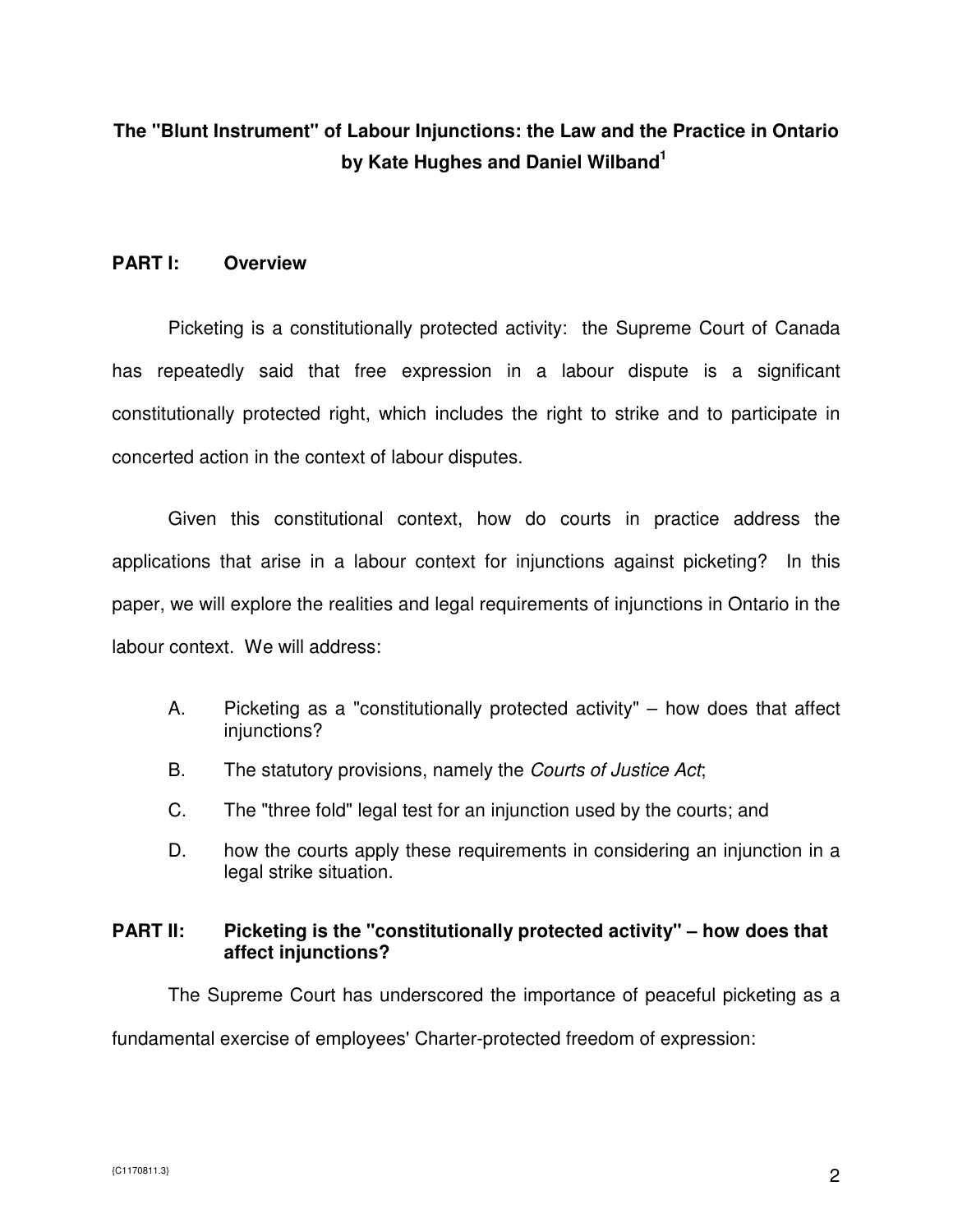Picketing, however defined, always involves expressive action. As such, it engages one of the highest constitutional values: freedom of expression, enshrined in section 2 (b) of the Charter. This Court's jurisprudence establishes that both primary and secondary picketing are forms of expression, even when associated with tortious acts: Dolphin Delivery, supra. The Court, moreover, has repeatedly reaffirmed the importance of freedom of expression. It is the foundation of a democratic society. The core values which free expression promotes include self-fulfillment, participation in social and political decision-making, and the communal exchange of ideas. Free speech protects human dignity and the right to think and reflect freely on one's circumstances and condition. It allows a person to speak not only for the sake of expression itself, but also to advocate change, attempting to persuade others in the hope of improving one's life and perhaps the wider social, political, and economical environment.<sup>2</sup>

The Court went on to stress that free expression is particularly critical in the

labour context:

As Cory J. observed for the Court in UFCW, Local 1518 v. Kmart Canada Ltd., [1992] 2. S.C.R. 1083, "[f]or employees, freedom of expression becomes not only an important but an essential component of labour relations" (para. 25). The values associated with free expression relate directly to one's work. A person's employment, and the conditions of their workplace, inform one's identity, emotional health, and sense of self-worth.<sup>3</sup>

The Supreme Court also specifically recognized the significance of the role that

picketing as an act of free expression plays in the resolution of labour disputes:

Picketing is an important form of expression in our society and one that is constitutionally protected. In BCGEU, Dickson C.J. held that picketing is an "essential component of a labour relations regime founded on the right to bargain collectively and to take collective action".<sup>4</sup>

Dickson C.J. referred to Harrison v. Carswell [1976] 2 S.C.R. 200, 62 D.L.R. (3d) 68,

where a majority of this Court stated at p. 219: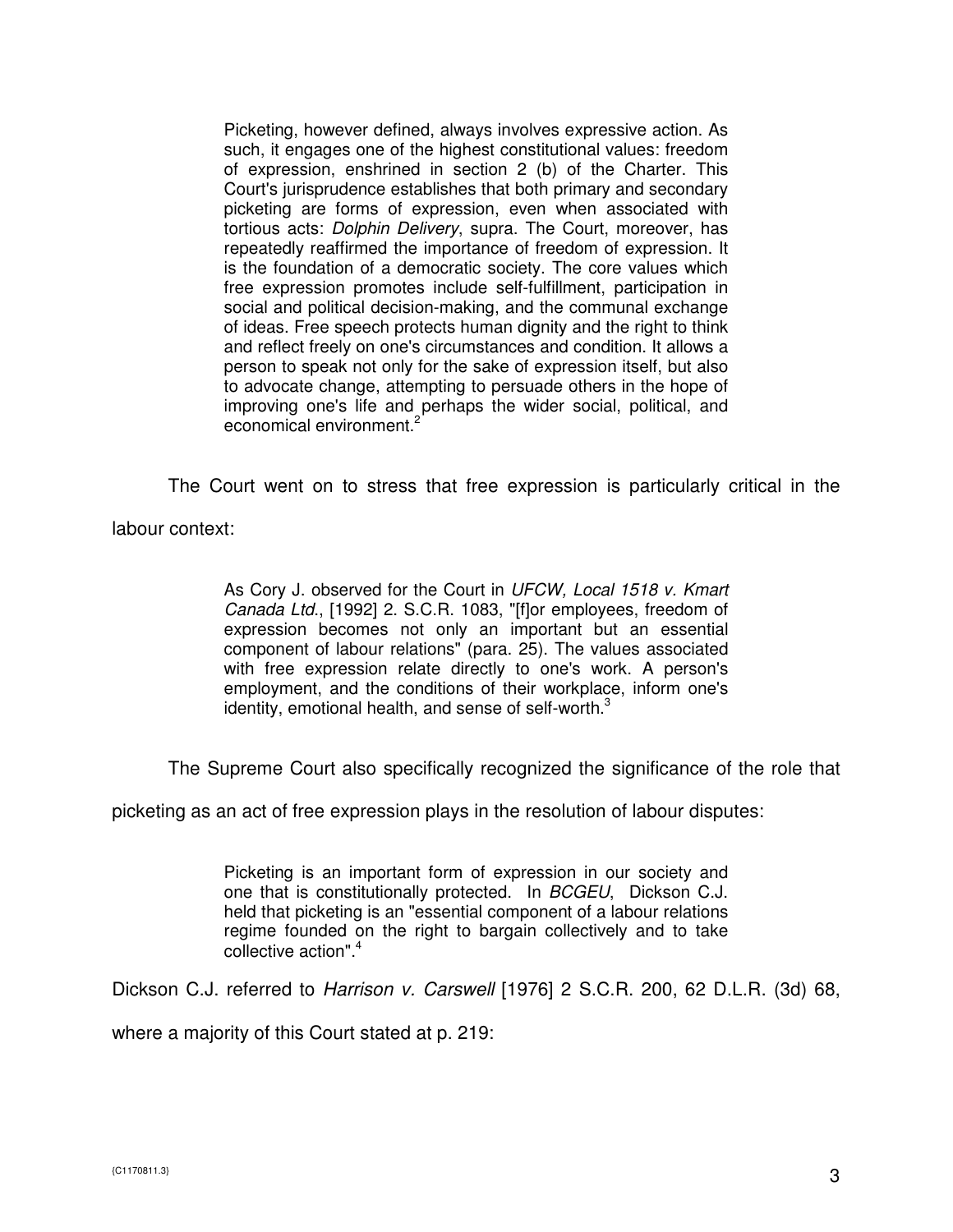Society has long since acknowledged that a public interest is served by permitting union members to bring economic pressure to bear upon their respective employers through peaceful picketing…<sup>5</sup>

These cases set out that picketing activities are not merely something to be tolerated out of practical necessity, but rather they are fundamental aspects of Canadian democracy protected by the Charter of Rights and Freedoms. This means that while courts have inherent jurisdiction to grant injunctions to, for example, prevent picketers from engaging in unlawful conduct, they do so while recognizing that concerted action by working people is an intrinsically valuable social practice of a collective expression of human dignity and autonomy.

In the leading R.W.D.S.U., Local 558 v. Pepsi-Cola Canada Beverages (West) Ltd. 2002 decision<sup>6</sup>, the Supreme Court of Canada set out the law of picketing in relation to the Charter, and clarified under what circumstances such activity may be restricted. The Supreme Court described the activity of picketing as an "organized effort of people carrying placards in a public place at or near business premises." The Court emphasized picketing's expressive component by identifying two principal purposes underlying such activity:

> first, to convey information about a labour dispute in order to gain support for its cause from other workers, clients of the struck employer, or the general public, and second, to put social and economic pressure on the employer and, often by extension, on its suppliers and clients.<sup>7</sup>

The Court further emphasized the critical importance of freedom of expression in the labour context. Recognizing that "a person's employment, and the conditions of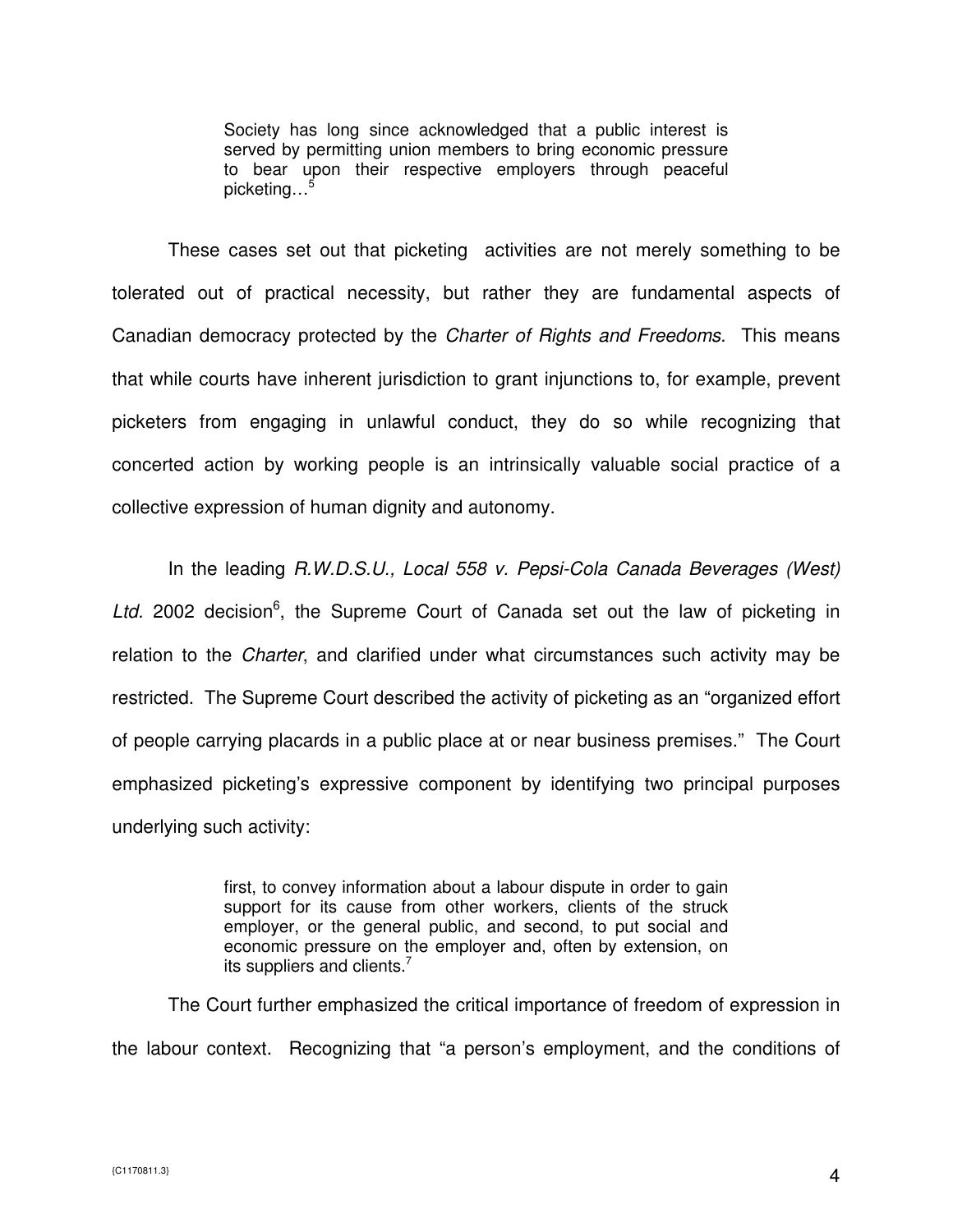their workplace, inform one's identity, emotional health, and sense of self-worth," the

Court wrote in an important passage:

Working conditions, like the duration and location of work, parental leave, health benefits, severance and retirement schemes, may impact on the personal lives of workers even outside their working hours. Expression on these issues contributes to selfunderstanding, as well as to the ability to influence one's working and non-working life. Moreover, the imbalance between the employer's economic power and the relative vulnerability of the individual worker informs virtually all aspects of the employment relationship […]. Free expression in the labour context thus plays a significant role in redressing or alleviating this imbalance. It is through free expression that employees are able to define and articulate their common interests and, in the event of a labour dispute, elicit the support of the general public in the furtherance of their cause […]. (para 34)

Finally, the Court also recognized that all forms of picketing – both primary and secondary – fall under the protection of s. 2(b) because "free expression in the labour context benefits not only individual workers and unions, but also society as a whole."

The Pepsi-Cola decision is also crucial for the law of injunctions because there the Court adopted the "wrongful action" approach to the regulation of picketing activity. Under this approach, in light of the constitutionally-protected social value of the expressive activity of picketing, courts may only restrain such activity to the extent necessary to stop or prevent tortious or criminal conduct. The Court accepted that some economic harm may be legitimately inflicted on an employer during the course of a lawful strike.

The relationship between picketing and the fundamental freedom of expression set out in section 2(b) of the *Charter* came again to the foreground in a recent decision of the Supreme Court. In Alberta (Information and Privacy Commissioner) v. United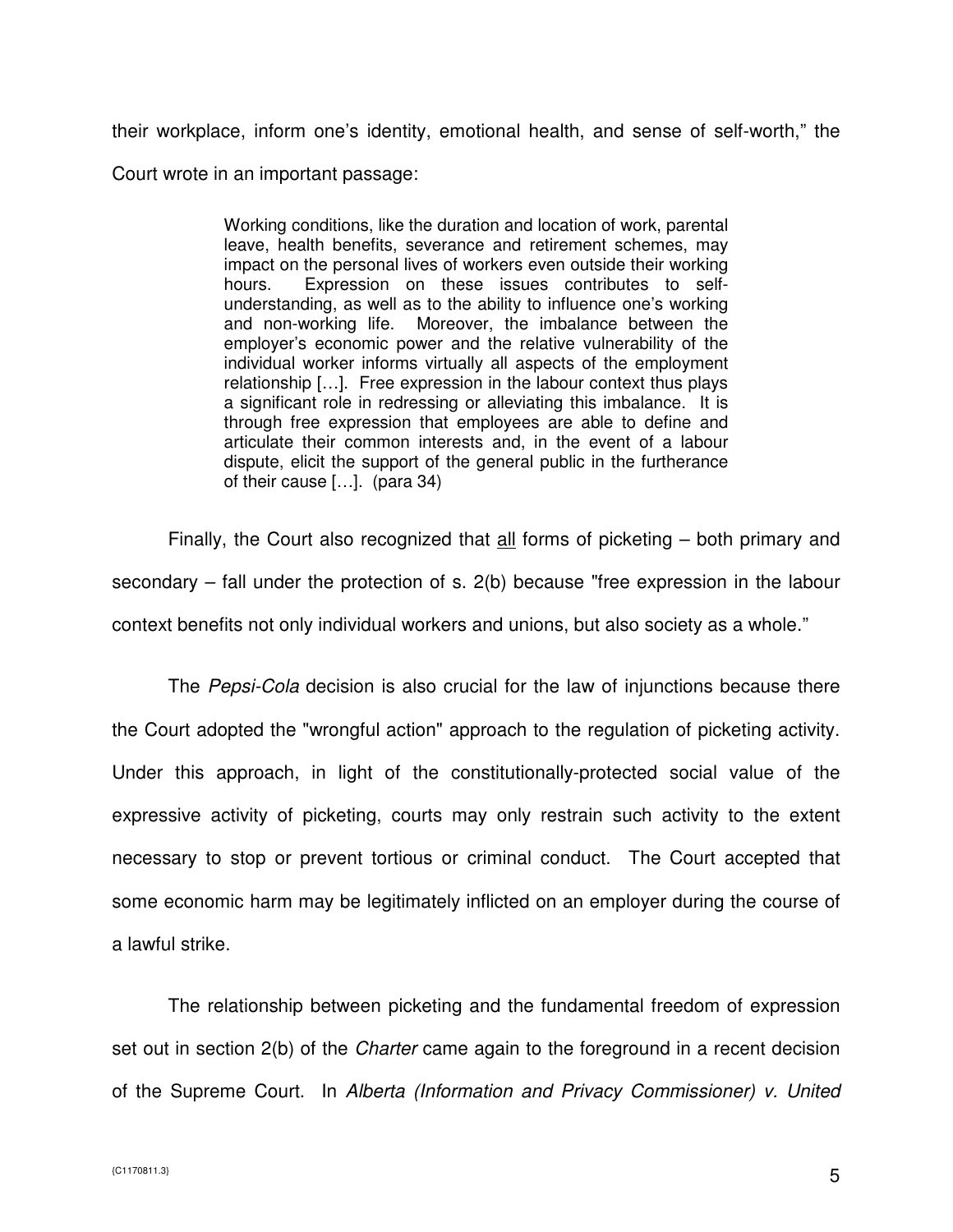Food and Commercial Workers, Local  $401<sup>8</sup>$ , the Court considered the social importance of picketing. This case did not involve an application for an injunction, but it makes it clear that Canadian courts continue to recognize the fundamental importance and social value of picketing, in particular its expressive component. In that case, the Union had posted signs in the area of the picketing, stating that images of persons crossing the picket line might be placed online. Several individuals who were recorded crossing the picket line filed complaints with the Alberta Information and Privacy Commissioner, alleging that the Union had breached that province's Personal Information Protection Act.

The Supreme Court of Canada struck down Alberta's privacy legislation, again emphasizing the importance of picketing as a form of expression with strong historical roots. It found that, to the extent that Alberta's privacy legislation restricts collection for legitimate labour relations purposes, it is in breach of s. 2(b) of the *Charter* and cannot be justified under s. 1.

It is noteworthy that in addition to the constitutional right to expression there is the constitutional right to association found in s. 2(d) of the Charter. In recent years, the Supreme Court has taken a more expansive interpretation of section 2(d) — the right to association – of the Charter than it did in the Charter's early days. In Health Services and Support - Facilities Subsector Bargaining Assn. v. British Columbia<sup>9</sup>, the Court decided that the guarantee of freedom of association "protects the capacity of members of labour unions to engage in collective bargaining on workplace issues" and a further s. 2(d) case was recently argued at the Supreme Court of Canada arising out of essential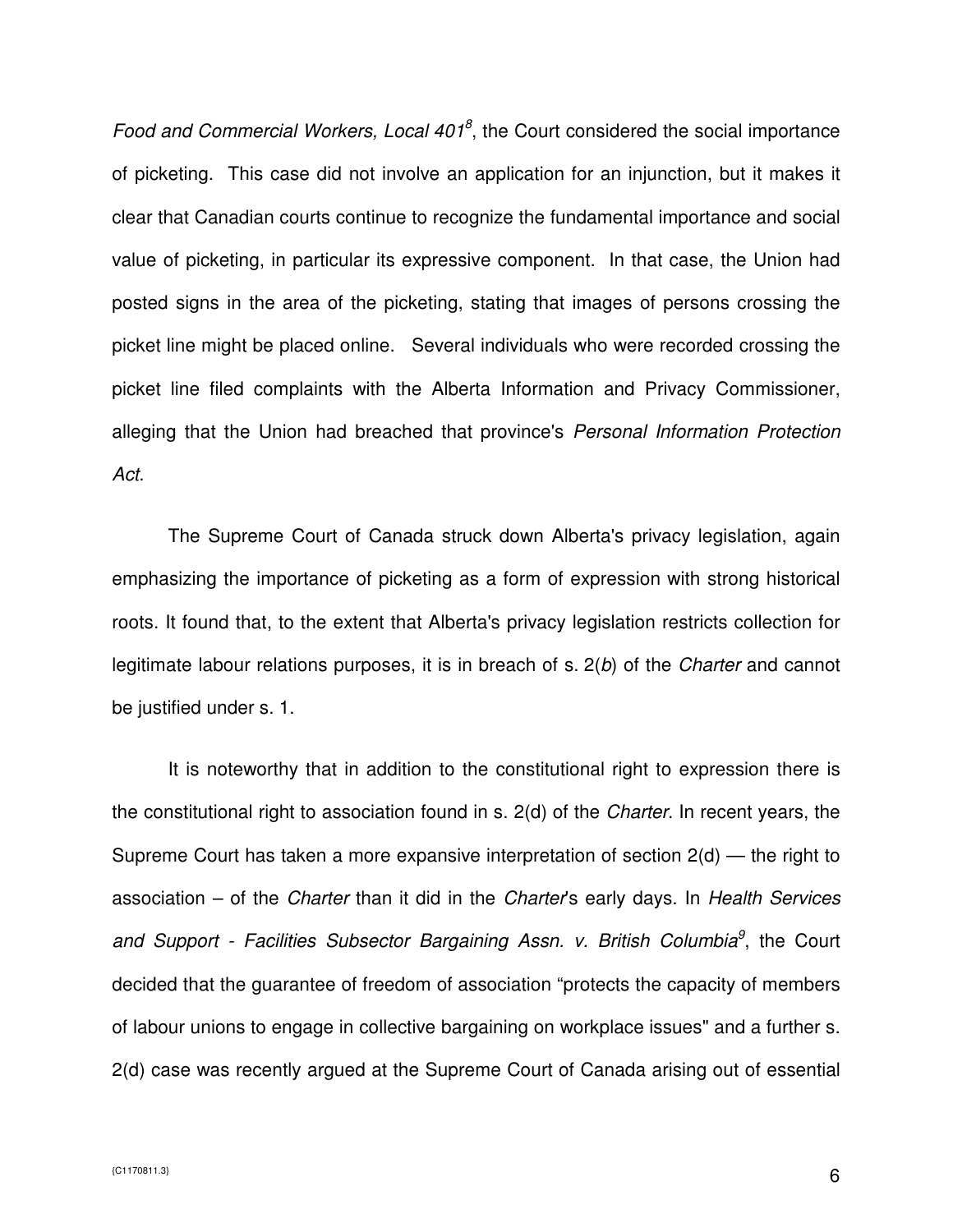services legislation in Saskatchewan. Among other things, the courts were asked to apply the Supreme Court's current, wider interpretation of s. 2(d) to the right to strike, a right that is strongly limited by the impugned legislation $^{10}$ .

# **PART III: The Statutory Requirements: The Courts of Justice Act, R.S.O. 1990, C 43**

When faced with the bringing or responding to an injunction in a labour context, the first thing one must consider is the provisions of the *Courts of Justice Act* which governs injunctions in labour disputes. This Act in section 102 defines a labour dispute as a:

dispute or difference concerning terms, tenure or conditions of employment or concerning the association or representation of persons in negotiating, fixing, maintaining, changing or seeking to arrange terms or conditions of employment, regardless of whether the disputants stand in the proximate relation of employer or employee.<sup>11</sup>

As a result of this Act, there are a number of conditions precedents that the court

must be satisfied are met before an injunction will be granted in a labour dispute as set

out in section 102 including:

- i) there must be notice: section 102 (2) or, in the case of interim injunctions, strict conditions must be met: section 102 (8);
- ii) the court must be satisfied that "reasonable efforts to obtain police assistance" have been unsuccessful; section  $102(3)^{12}$ ; and,
- iii) affidavits in support of an injunction "in a labour dispute shall be confined to statements of fact within the knowledge of the deponent": section 102  $(4).$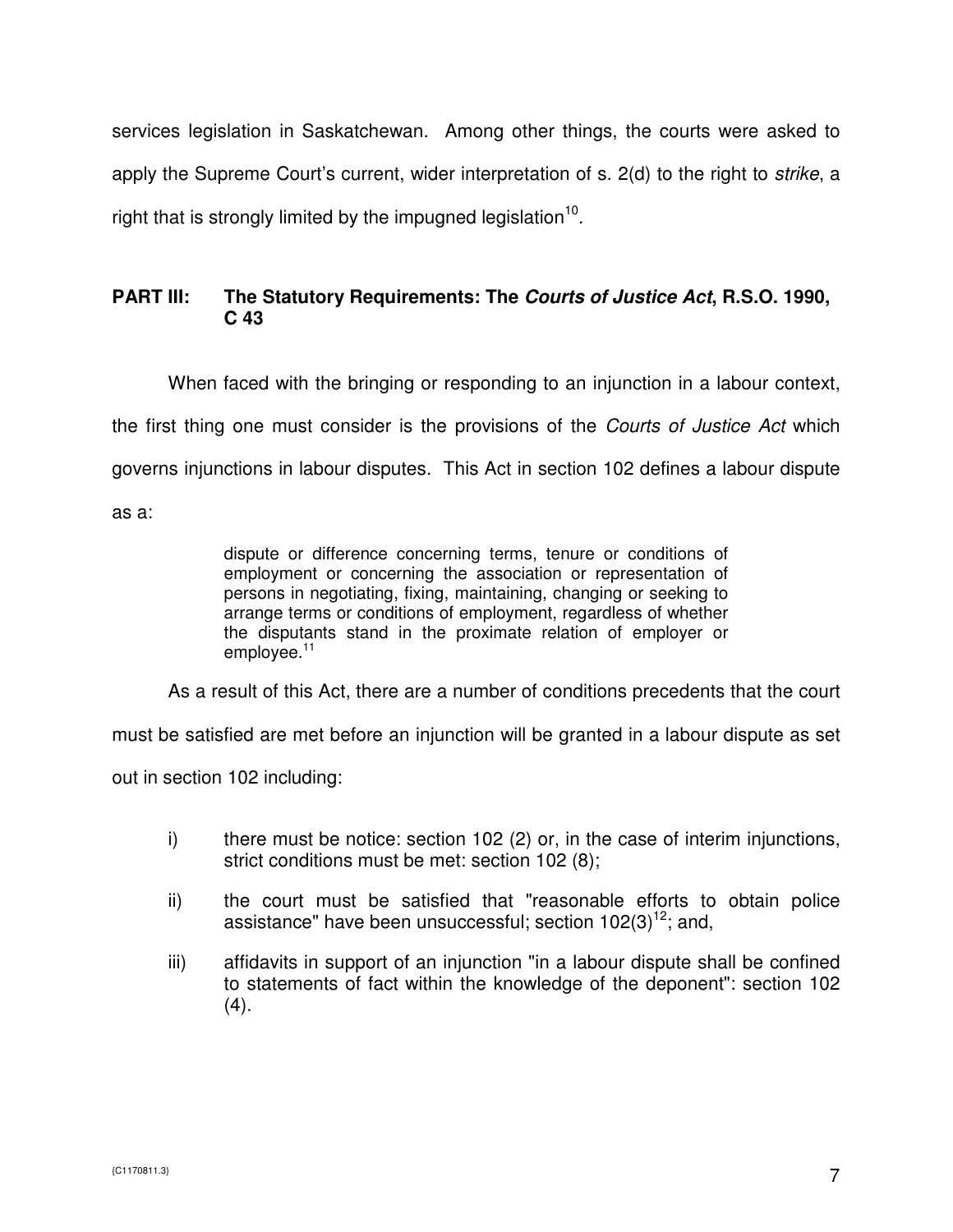Section 102(3) raises a jurisdictional hurdle to injunction applications in a labour dispute. Unless its preconditions are met, the court is without jurisdiction to issue an injunction.<sup>13</sup>

Section 102(3) and its condition precedents to obtaining an injunction is designed to prevent the use of injunctions in a labour dispute being used as a "weapon" or as a way to end a strike instead of collective bargaining<sup>14</sup>.

Once these conditions precedents have been established, the courts then have to consider whether to exercise their discretion to grant the injunction. The courts have repeatedly said that their power to grant an injunction in a labour dispute must be used "sparingly", for an injunction has the effect of significantly impacting a legal strike.

#### **PART IV: The "three fold" legal test for an injunction used by the courts**

The "test" for whether or not to grant an injunction remains the well-known threepart test set out by the Supreme Court of Canada in *RJR MacDonald*.<sup>15</sup> In order to obtain an injunction from the courts, a plaintiff must show:

- i) that there is a serious issue to be tried;
- ii) that they will suffer irreparable harm which cannot be adequately compensated by damages, and
- iii) that the balance of convenience is in favour of granting the injunction.

While this general injunction test is also used in picketing injunctions in labour disputes, the courts in Ontario also have to apply the Courts of Justice Act and interpret the test in the context of a labour dispute. One court recently described the three fold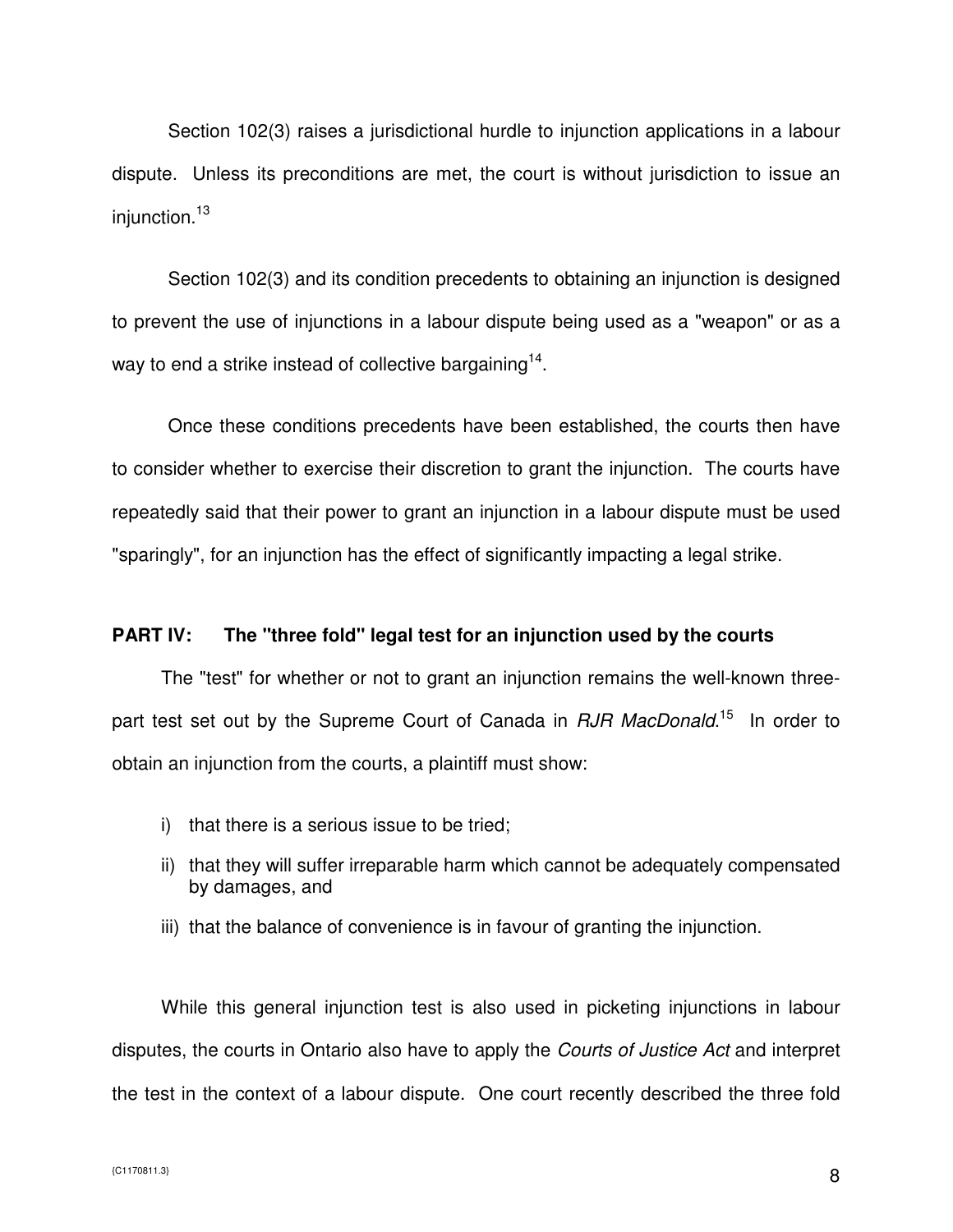RJR MacDonald case as being applied in Ontario labour disputes with "refinements". In

the 2013 case, Sobeys v. UFCW, the Court stated:

[33] In the context of a picketing injunction, there are three factors that serve as refinements to these tests. They are:

(a) since, as a practical matter, the interlocutory motion will finally resolve the matter, the plaintiff must show that it has a strong prima facie case, instead of a serious question to be tried: see RJR MacDonald, at para. 51;

(b) because the issue involves access to property, the plaintiff will more easily be able to demonstrate irreparable harm;

(c) the plaintiff must comply with s. 102(3) of the Courts of Justice Act, and must demonstrate that reasonable efforts to obtain police assistance, protection and action to prevent or remove any alleged danger of damage to property, injury to persons, obstruction of or interference with lawful entry or exit from the premises in question or breach of the peace have been unsuccessful.<sup>16</sup>

#### **PART V: Refined, or not, the moving party must meet all these parts of the injunction test to be successful.**

#### **A. How the courts apply these requirements in considering an injunction in a legal strike situation:**

#### **1. Discretionary remedy: weapon to be used sparingly**

The courts have long held that injunctions in a labour dispute should be used "sparingly" and as a "last resort"**<sup>17</sup>**. The reality is if an applicant runs to the court without the circumstances warranting the court's intervention (e.g. the conduct is not serious enough, the delays or problems are not unusual, there are no safety concerns / peaceful picketing, the evidence is not before the court as direct evidence, the applicant does not have "clean hands", etc.), the courts will not usually grant the application. Most of these cases are not reported and are often resolved by the court demanding the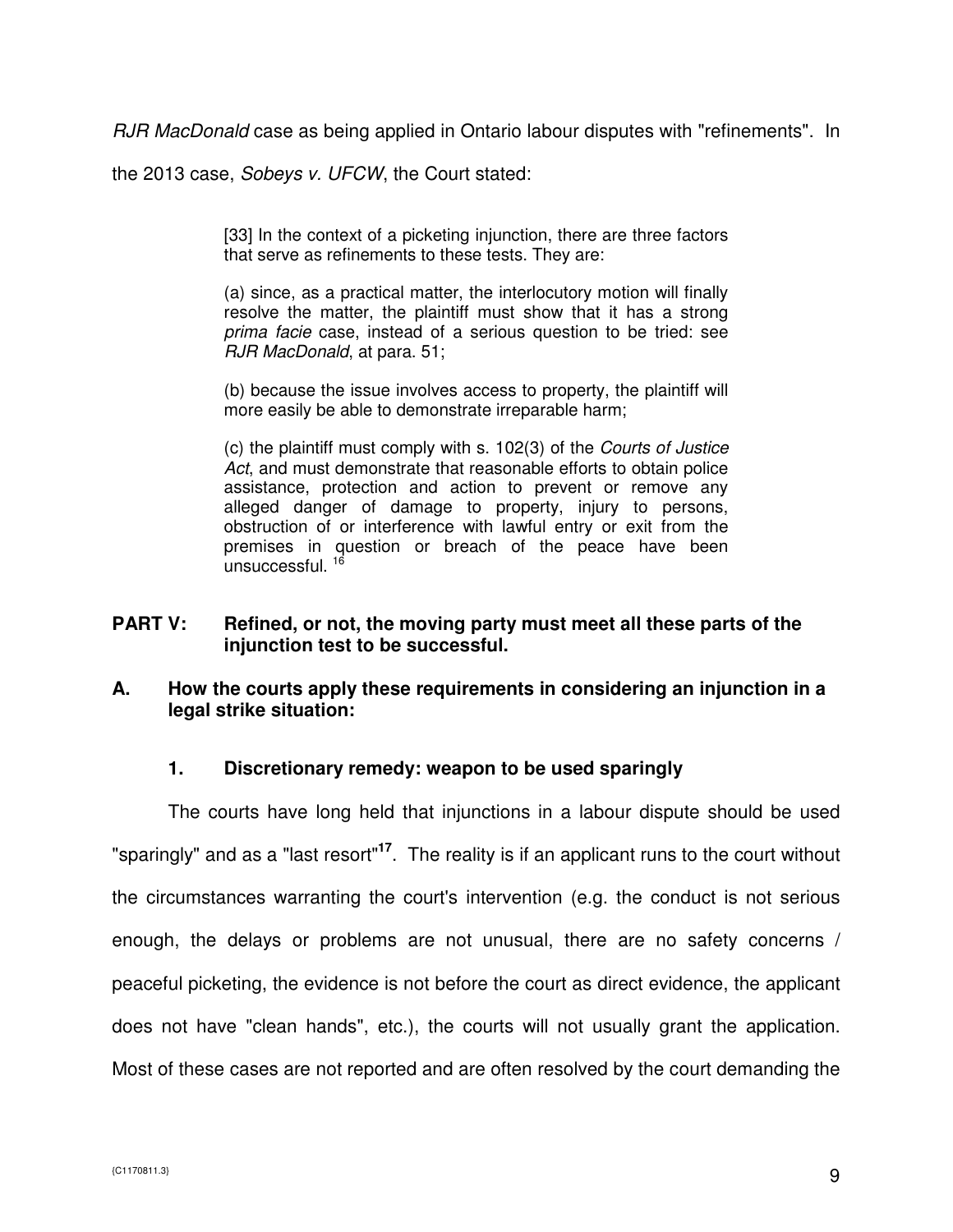parties work out a protocol or otherwise resolve their issues without the intervention of the court.

## **2. "Strike is not a tea party"**

In considering injunctions in labour disputes, the courts have repeatedly made it clear that employers are not to run to them for this discretionary help of the courts unless the facts warrant intervention ("last resort"). As the courts have said often in decisions (and more often orally in courts), "a strike is not a tea party"<sup>18</sup>. As Mr. Justice Gray recently stated:

> "A strike is the culmination of a failed negotiation. After a failed negotiation, emotions are often high. What ensures is an economic struggle". Courts accept the reality of this emotionally charged situation and have recognized that "the court must be sensitive to the interests of both parties in formulating an appropriate remedial order".<sup>19</sup>

#### **3. Onus on the moving party to satisfy the courts that reasonable efforts to obtain police assistance has not resulted in an acceptable degree of control**

This is a key precondition set out in the *Courts of Justice Act* set out above. In

Industrial Hardwood Products Ltd., the Ontario Court of Appeal stated:

Absent question of property damage or personal injury, a robust society can accommodate some inconvenience as a corollary of the right to picket in a labour dispute before the court will conclude that police assistance has failed and that it has jurisdiction to intervene with injunction relief $20$ 

In the Industrial Hardwood case, the Ontario Court of Appeal was asked to

interpret the necessary precondition in Ontario found in s.102 of the Courts of Justice

Act of "police assistance" being unsuccessful. After three months of considerable delay

and blockades on the picket line the court granted an injunction, in part. Picketers were

still able to delay entrance to the facility for the purpose of communicating information to

those who wanted it.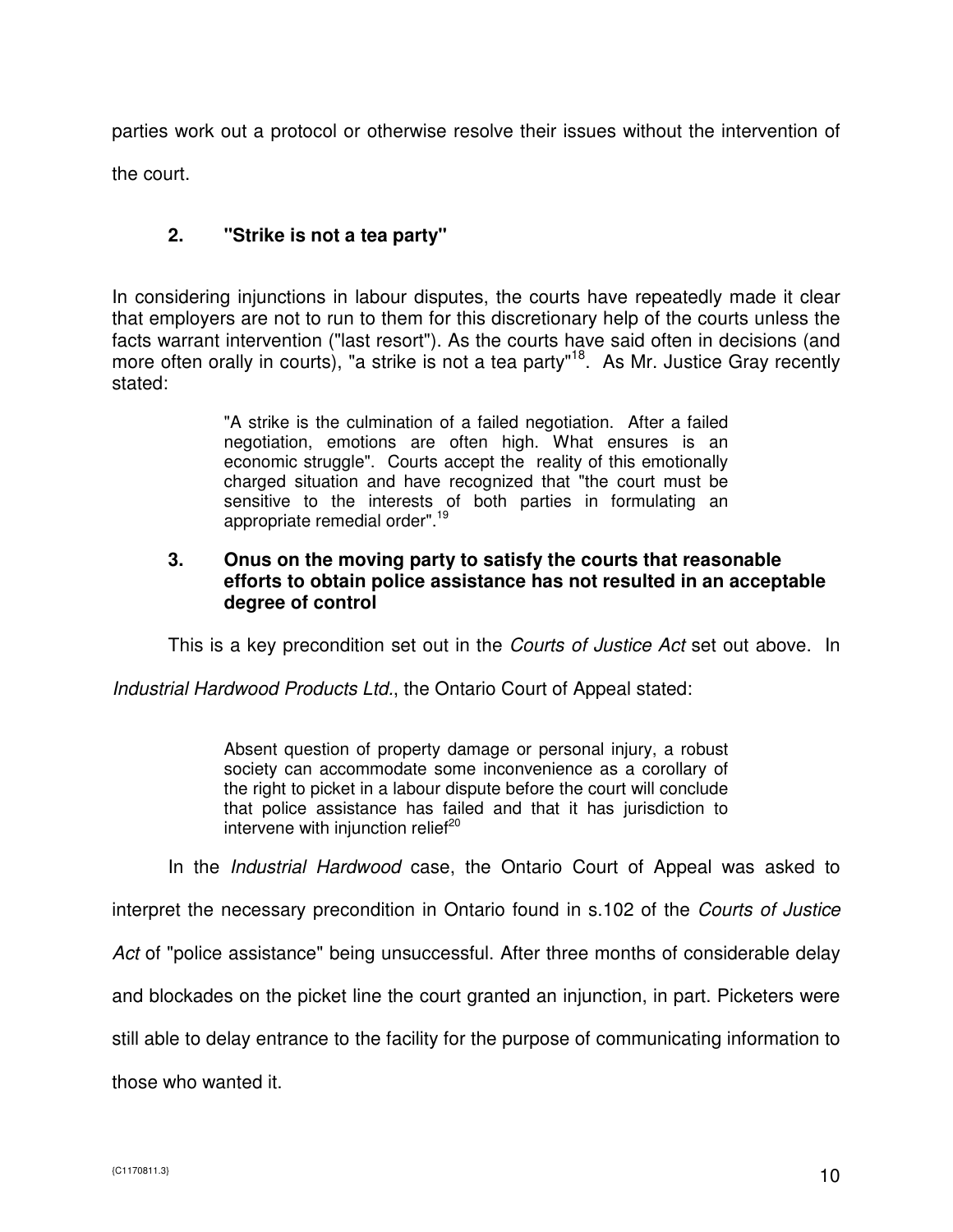In this case, the Court of Appeal adopted a purposive interpretation of section 102(3) and was clear that the section places an onus on the applicant to satisfy the court that the applicant has made reasonable efforts to obtain police assistance and that those efforts have not resulted in an acceptable degree of control. The factors courts look at are the length of the strike, the risks of property damage, personal injury and lengths of the delay. It emphasized that only where "flexible and even-handed policing" fails to control illegal picketing activity should the courts resort to the "blunt instrument" of the injunction<sup>21</sup>. The Court of Appeal also removed the restriction on the number of picketers that had been imposed by the Superior Court, because it found that it was not necessary to prevent the alleged harm and there was an unjustified infringement of union members' rights of freedom of expression under s. 2(b) of the Charter.

Where the employer alleges that the police have not co-operated and refused to provide it with assistance, the court will require clear and convincing evidence. An injunction should not be granted where the evidence indicates that police assistance was unnecessary, or was forthcoming and helped resolve problems $^{22}$ .

It is usually not enough to say that the police have been uncooperative because of the policy of non-interference they have adopted. In *Cancoil*, the Court held that, where police rely on a policy of non-intervention but are asked to assist to prevent interference with entry or exit from an employer's premises, s. 102(3) is *not* met unless the employer can show a "serious ongoing obstruction" by picketers. This obstruction is measured by the degree of obstruction, its duration on each occasion, and how many days it has gone on. The presence of some degree of delay or obstruction and a police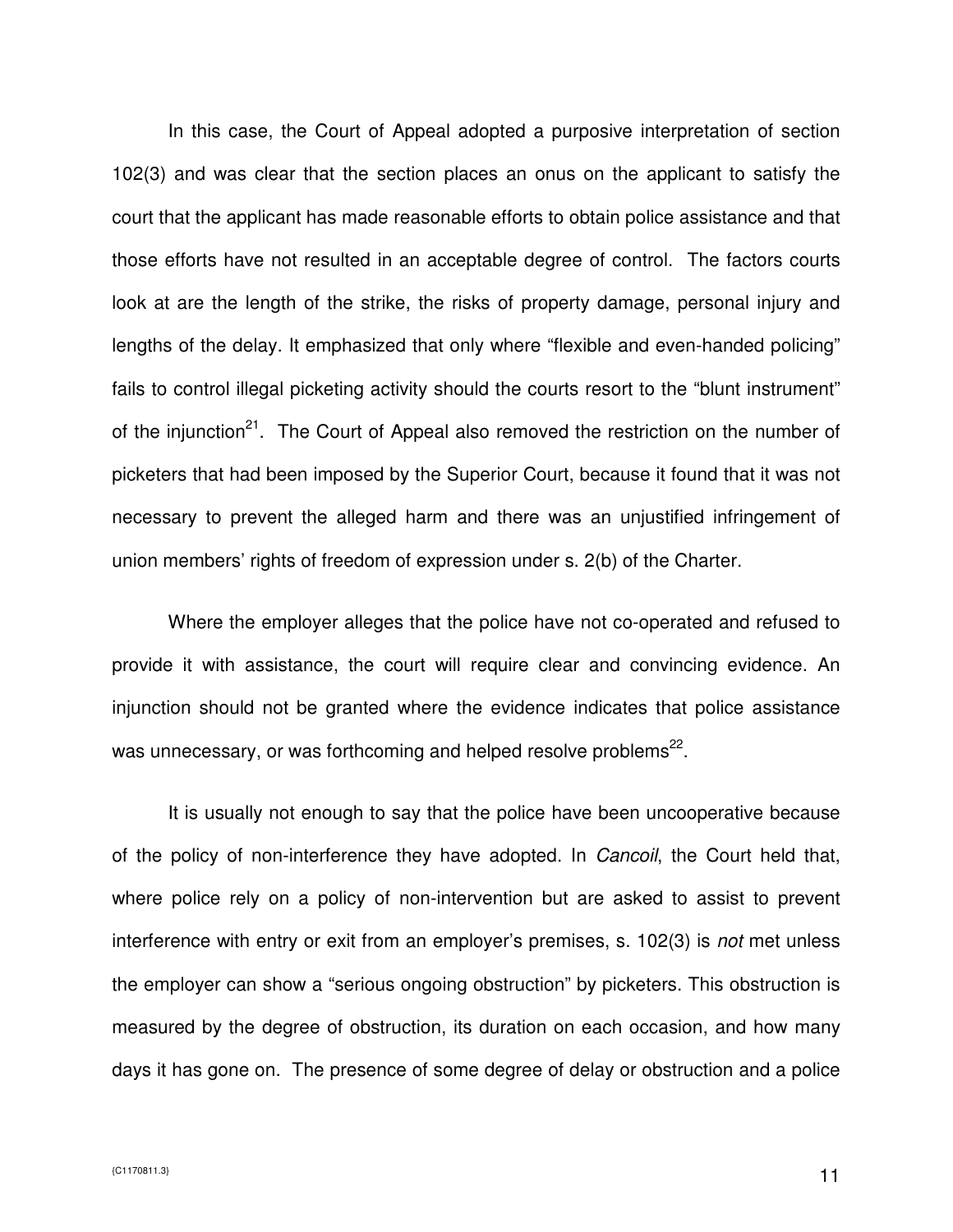policy of non-intervention with access to property in a labour dispute do not usually on their own satisfy the test, absent a serious degree of non-consensual obstruction of long duration<sup>23</sup>. Courts have usually found the police to have an acceptable degree of control if, despite some degree of delay and obstruction, picketing is peaceful, access to the property is permitted, and the police have responded to assist in managing the situation. This is so even when the police state they have a policy of neutrality in labour relations matters<sup>24</sup>.

#### **4. Delay on the Picket Line**

Delay of persons seeking to cross the picket line is often the issue in these injunctions; picketers can delay lines of cars or individuals attempting to cross a picket line for considerable periods of time. Applicants come to the courts claiming delays are "blockades" or "obstruction to ingress and egress". There have been many labour injunction cases on delay with conflicting results. Mr. Justice Gray in a 2013 decision reviewed some of them. He noted that, for example, in a 1991 case Mr. Justice Montgomery did not allow any delay to members of the public in a picketing situation<sup>25</sup> yet these are also cases where the courts have not granted injunctive relief even in the case of delays up to one hour, accompanied by violence, threats or intimidation: see Trailmobile Canada v. Merril $l^{6}$ . Each case will be considered on its merits, but the Sobeys v. U.F.C.W. case illustrates the balancing of interests approach the courts take in considering injunctions in labour matters. Mr. Justice Gray stated:

> [38] Picketing usually occurs on public streets and sidewalks, and accordingly there is usually no trespass involved. However, a deprivation of access to property is a nuisance, and injunctive relief is the normal remedy. Accordingly, in the case of deprivation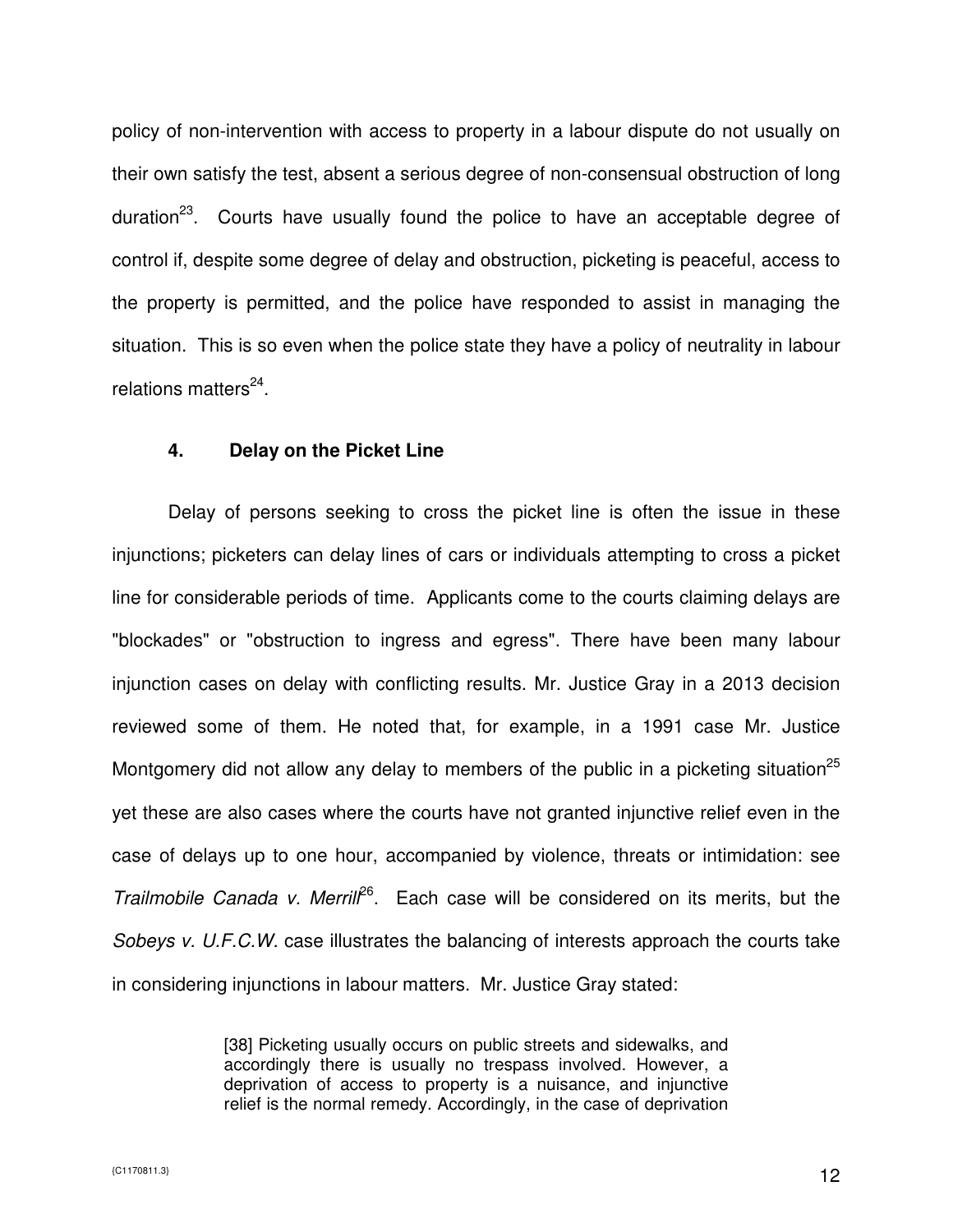of access to property, the plaintiff in a picketing situation will usually have little difficulty demonstrating irreparable harm.

[39] However, in the context of a lawful strike, it is not enough to say that the employer has the right to access its property and thus must be granted an injunction to prohibit any delay in accessing the property. To take that approach, as some courts have done, would inadequately take account of the dynamics of a strike.

[40] I reviewed those dynamics earlier. What is on foot is an economic struggle. To permit the employer unfettered access to its property, without any delay, would swing the pendulum too far in one direction. However, to permit delays that are extreme would swing the pendulum too far in the other direction. In my view, while the employer must be permitted access to its property, and to carry on business if it can, it is not entitled to conduct its business with no inconvenience. As noted by Goudge J.A. in Industrial Hardwood, supra, "A robust society can accommodate some inconvenience as a corollary of the right to picket in a labour dispute". In my view, that reflects the appropriate balance.

[41] Some have sought to support a measure of delay in accessing the employer's property as a corollary of the constitutional right to convey information through picketing. In order to convey information adequately, so the argument goes, the person who wishes to convey that information must have an opportunity to do so. Thus, a reasonable amount of delay must be allowed so that the message can be communicated. Indeed, that was effectively the argument made before me by counsel for the defendants. $27$ 

It is clear that the majority of cases some delay is tolerated but in some cases,

depending on the circumstances, delay is not allowed. Ontario Power Generation v. Society of Energy Professionals<sup>28</sup> is an example that is often cited as the a case that due to "sheer volume of traffic" the court ordered the injunction. In that strike, however, this was the third attempt to obtain an injunction and was in the context of the prospect of power plants being shut down in the middle of a very hot summer. The courts did not order the injunction until well into the strike when the delays were very lengthy, essentially shutting down the 401 for miles. Similarly, in Ogden Entertainment Services v. Retail, Wholesale/Canada Canadian Service Sector Division of the United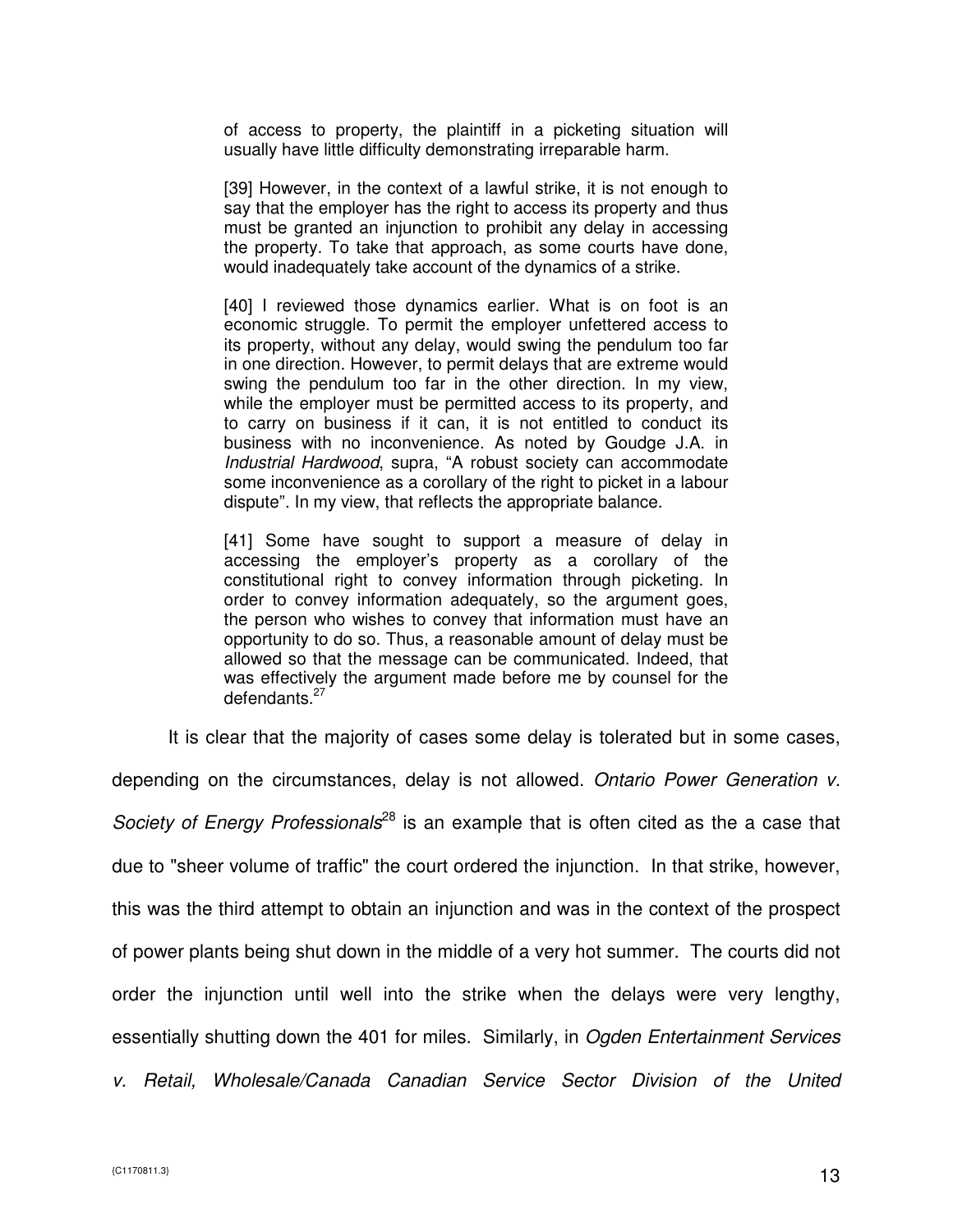Steelworkers of America, Local  $440^{29}$ , an injunction was granted and upheld by the Court of Appeal in the circumstances of the effect a picket line would have regarding the safety of a very large crowd of people; namely, hockey fans going to a hockey game.

The courts often step in and set up defined maximum times for delay of each person crossing a picket line. Mr. Justice Warren Winkler (as he was at that time), for instance, imposed a ten minutes delay in the first injunction brought in the 2002 Ontario Public Services strike. This same timeline has appeared in each injunction subsequently brought across the Province in this long OPS strike with many injunctions for different locations throughout the Province.

These cases clearly illustrate that the delay of persons or vehicles per se unaccompanied by breaches of the peace does not necessarily constitute an interference or obstruction with property. This activity is not automatically a "nuisance" or mischief which will be enjoined. When assessing what constitutes wrongful action one must balance and compare the competing interests of the employer or other entity being picketed and the strikers picketing it. The location of the picketing, the length of the delay, degree of obstruction, and length of time it has continued are relevant considerations as to whether wrongful action requiring the Court's intervention is present<sup>30</sup>.

Issues of health and safety will however usually end up in an injunction case. For instance, in a 2014 B.C. case, the court granted an injunction due to the concerns of the health and safety of the workers. $31$  In that case, the health and safety concern was caused by the delays created by the picketing. Similarly, Ontario courts will not tolerate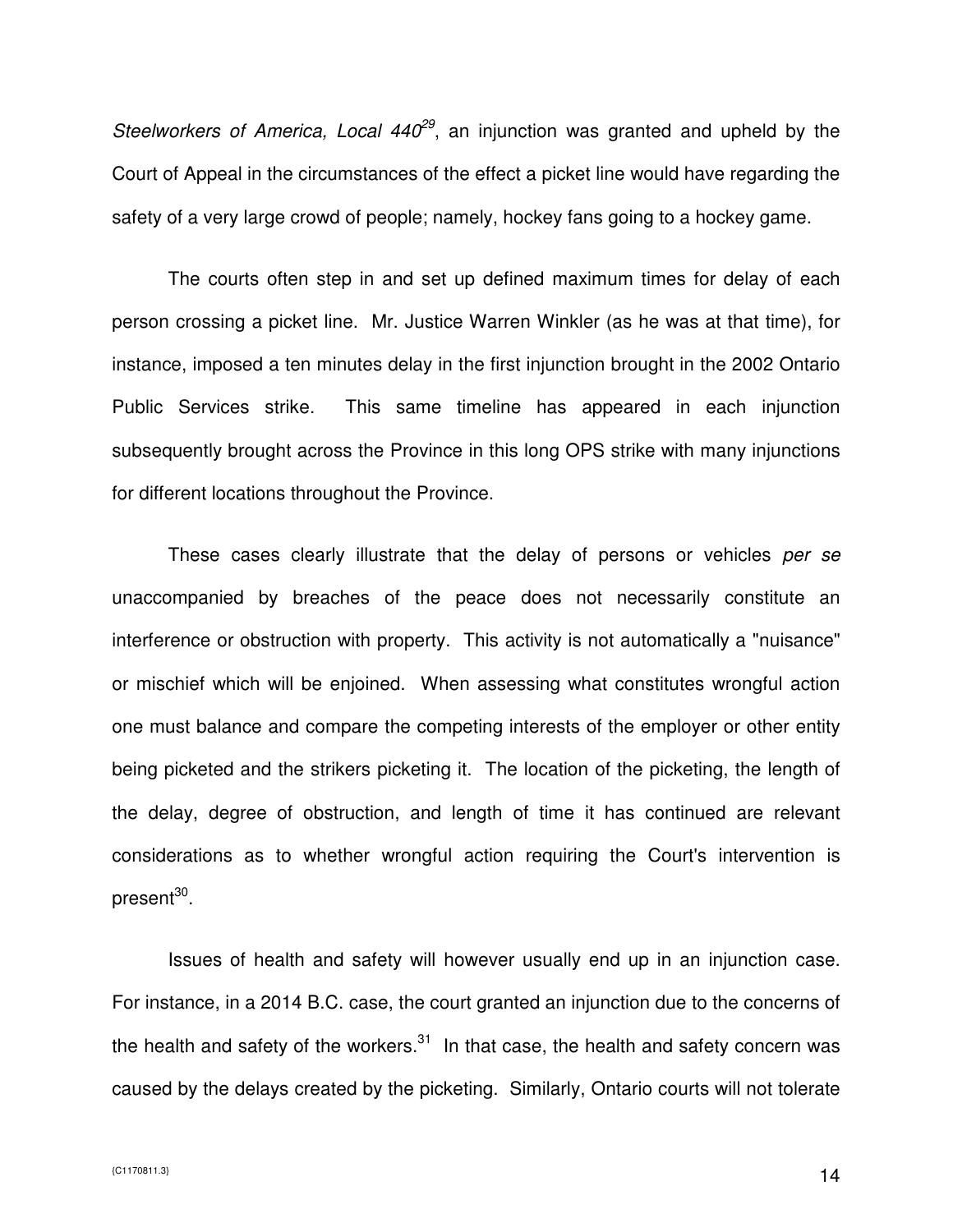any delays regarding the crossing of picket lines by medical personnel, and most unions include an express exemption for medical personnel and ambulances in their picketing protocols.

#### **5. Protocols**

Picketing protocols often set out agreements which permit a certain period of delay. These protocols often arise in the injunction, and the parties are directed by the court to negotiate a protocol instead of receiving a court order.

In Cancoil Thermal Corp. v Abbott, $32$  picketers were delaying entry of each employee by fifteen minutes, and the police refused to intervene because there was no public safety concern. The court found that time is a breach of s. 102(3), but the Court declined to exercise its discretion to grant the injunction because the employer had not accepted the union's good faith offer to negotiate a picket line protocol.

Courts will issue injunctions with restraint and only where, and to the extent that, an infringement of union members' rights is justified to prevent wrongful or harmful activity. The courts in this, and in many other unrepresented cases, have found that employers and unions must make reasonable efforts to privately negotiate suitable picketing protocols before resorting to the courts and attempting to obtain what the courts have called the "blunt instrument" of an injunction.

# **Appendix / Endnotes**

 $\overline{a}$ <sup>1</sup> Kate Hughes is a senior partner at Cavalluzzo Shilton McIntyre Cornish LLP. Daniel Wilband was a summer student in 2014 and will be returning as an articling student in 2015.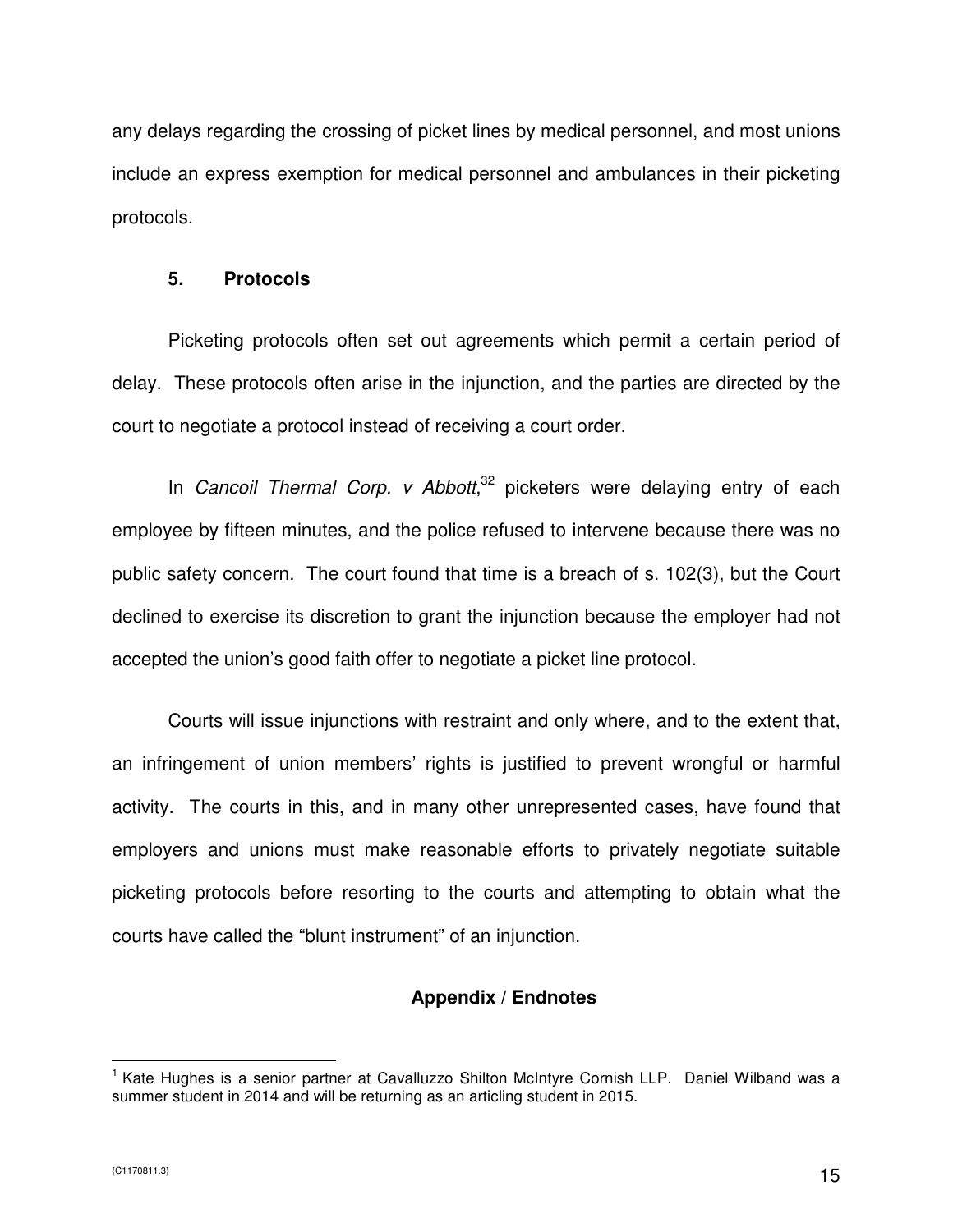$\mathbf{2}$ <sup>2</sup> Retail, Wholesale and Department Store Union, Local 558 v. Pepsi-Cola Canada Beverages (West) Ltd., [2002] S.C.J. No 7 (Pepsi-Cola Canada), at para. 32

http://scc-csc.lexum.com/scc-csc/scc-csc/en/1945/1/document.do <sup>3</sup> Ibid. at para. 33

http://scc-csc.lexum.com/scc-csc/scc-csc/en/1945/1/document.do

4 B.C.G.E.U. v. British Columbia (Attorney General), [1988] 2 SCR 214, at para. 27.

http://www.canlii.org/en/ca/scc/doc/1988/1988canlii3/1988canlii3.html

<sup>5</sup> United Food and Commercial Workers, Local 1518 (U.F.C.W.) v. KMart Canada Ltd., [1999] 2 S.C.R. 1083, at para. 39

https://scc-csc.lexum.com/scc-csc/scc-csc/en/1722/1/document.do

6 Pepsi-Cola Canada, supra

http://scc-csc.lexum.com/scc-csc/scc-csc/en/1945/1/document.do

7 Pepsi-Cola Canada, supra, at para 7

<sup>8</sup> Alberta (Information and Privacy Commissioner) v. United Food and Commercial Workers, Local 401, [2013] 3 SCR 733

http://scc-csc.lexum.com/scc-csc/scc-csc/en/13334/1/document.do

<sup>9</sup> Health Services and Support - Facilities Subsector Bargaining Assn. v. British Columbia, 2007 SCC 27 at para 35

http://scc-csc.lexum.com/scc-csc/scc-csc/en/2366/1/document.do

Saskatchewan Federation of Labour (in its own right and on behalf of the unions and workers in the Province of Saskatchewan), et al. v. Her Majesty the Queen, in Right of the Province of Saskatchewan, 2013 CanLII 65412 (SCC)

http://canlii.ca/t/g11h9

 $\frac{11}{11}$  Courts of Justice Act R.S.O. 1990,. C43, s. 102

http://www.e-laws.gov.on.ca/html/statutes/english/elaws\_statutes\_90c43\_e.htm

<sup>12</sup> The provision states in full in section 102 (3) of the Courts of Justice Act, ibid, "reasonable efforts to obtain police assistance, protection and action to prevent or remove any alleged danger of damage to property, injury to persons, obstruction of or interference with lawful entry or exit from the premises in question or breach of the peace have been unsuccessful".

<sup>13</sup> Hydro One Inc. v. Rattal, [2005] O.J. No. 2998 (Hydro One v. Rattal), at paras. 24 - 25 (S.C.J.); http://www.lexisnexis.com/ca/legal/docview/getDocForCuiReq?lni=4JJD-JNS0-TWVB-

306P&csi=280717&oc=00240&perma=true; or

Jayden v. Pointon, [1986] O.J. No. 1512 (Jayden v. Pointon), at pp. 2 - 3 (S.C.) (QL) http://www.lexisnexis.com/ca/legal/docview/getDocForCuiReq?lni=4JJD-NPH0-TWVB-3074&csi=280717&oc=00240&perma=true

<sup>14</sup> Board of Education for the City of Windsor v. Ontario Secondary Teachers' Federation (1975), 7 O.R. (2d) 26 (Windsor v. OSTF) at p. 4 (H.C.J.) (QL)

http://www.lexisnexis.com/ca/legal/docview/getDocForCuiReq?lni=4HYN-BTT0-TWVB-

50PB&csi=280675&oc=00240&perma=true; or

Blackstone Industrial Products Ltd. v. Parsons (1979), 23 O.R. (2d) 529 (Blackstone v. Parsons), at p. 3 (H.C.J) (QL)

http://www.lexisnexis.com/ca/legal/docview/getDocForCuiReq?lni=4HYN-BTS0-TWVB-

51HN&csi=280675&oc=00240&perma=true; or

Hydro One Inc. v. Rattal, supra at para. 25

<sup>15'</sup> RJR-MacDonald Inc. v Canada (Attorney General), [1994] 1 SCR 311

http://scc-csc.lexum.com/scc-csc/scc-csc/en/1111/1/document.do

Sobeys Inc. v. UFCW local 175, 2013 ONSC 1207 (Sobeys), at para 33.

https://www.canlii.org/en/on/onsc/doc/2013/2013onsc1207/2013onsc1207.pdf<br>17 Mindeer : COTT

Windsor v. OSTF, supra at page 4; or

Blackstone v. Parsons, supra, at p.3

<sup>18</sup> See perhaps the first reference in A.L. Patchett & Sons v. Pacific Great Eastern Railway [1959] S.C.R. 271 at 276, quoted again in Pepsi-Cola, supra, at paragraph 90; and most recently stated Sobeys, supra, at paragraph 21.

http://scc-csc.lexum.com/scc-csc/scc-csc/en/7267/1/document.do